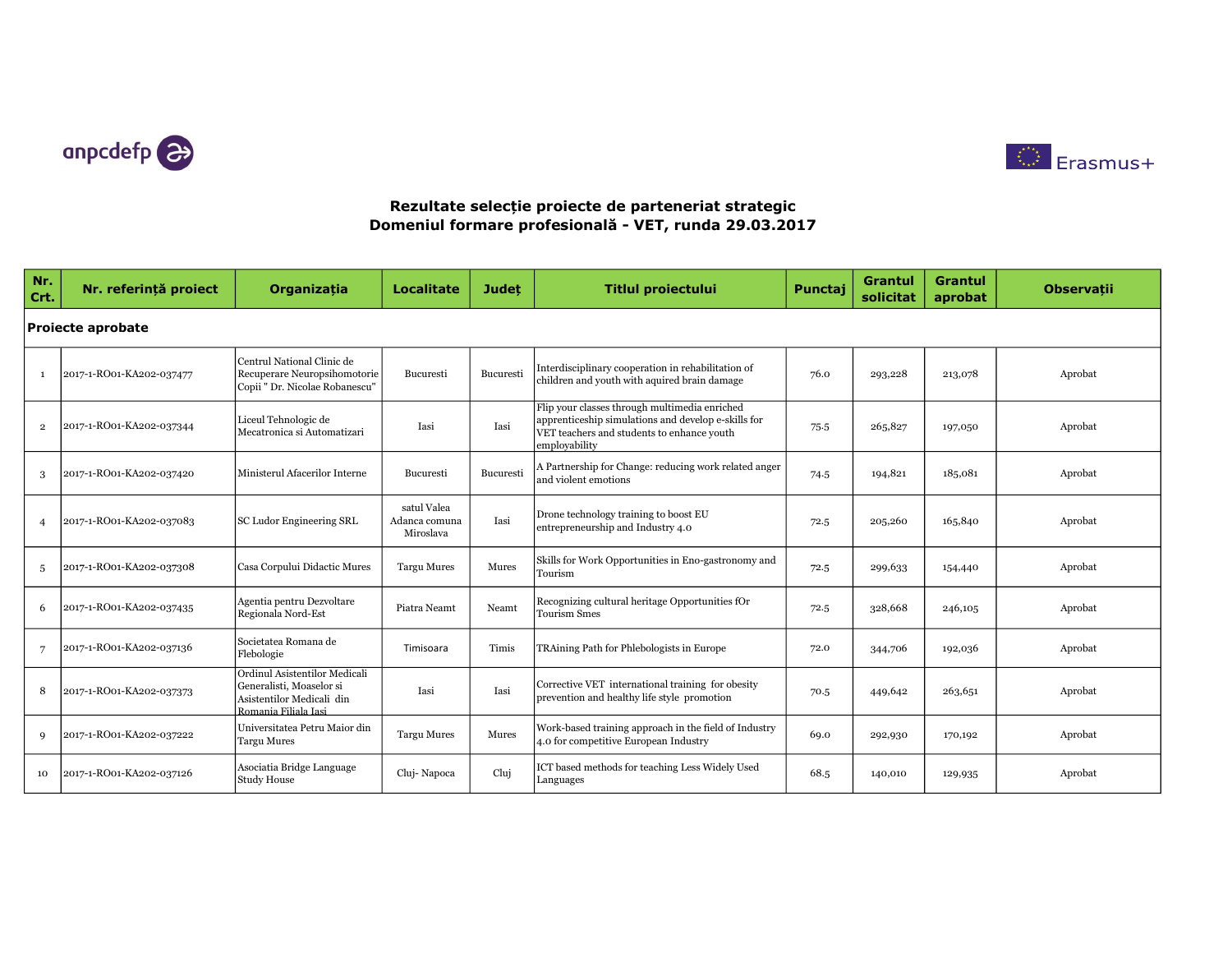



| Nr.<br>Crt. | Nr. referintă proiect    | Organizatia                                                                                       | <b>Localitate</b> | <b>Judet</b>  | <b>Titlul proiectului</b>                                                                                                                                                | Punctaj | <b>Grantul</b><br>solicitat | Grantul<br>aprobat | <b>Observatii</b> |
|-------------|--------------------------|---------------------------------------------------------------------------------------------------|-------------------|---------------|--------------------------------------------------------------------------------------------------------------------------------------------------------------------------|---------|-----------------------------|--------------------|-------------------|
| 11          | 2017-1-RO01-KA202-037160 | Directia Generala de Asistenta<br>Sociala a Municipiului<br>Bucuresti                             | Bucuresti         | Bucuresti     | A Safer Life For Older Women: Training Professionals<br>And Implementing Cooperation Mechanisms For<br>Combating Violence And Abuse Against Older Women                  | 67.5    | 230,990                     | 174,150            | Aprobat           |
| 12          | 2017-1-RO01-KA202-037215 | Patronatul Roman din<br>Industria de Morarit.<br>Panificatie si Produse Fainoase<br><b>ROMPAN</b> | Bucuresti         | Bucuresti     | Strategies to Predict, Prevent and Reduce the Effect of<br>Fungal Contamination on Cereals Quality, Production<br>and Food Safety                                        | 67.0    | 192,170                     | 114,640            | Aprobat           |
| 13          | 2017-1-RO01-KA202-037352 | Institutul National de Cercetare<br>Stiintifica in Domeniul Muncii<br>si Protectiei Sociale       | Bucuresti         | Bucuresti     | New Skills For Green Jobs. Game Based Training To<br>Develop Transversal Green Skills In Apprenticehip<br>Programmes                                                     | 67.0    | 299,875                     | 160,075            | Aprobat           |
| 14          | 2017-1-RO01-KA202-037394 | Asociatia Socio-Culturala<br>"Sfantul Ioan Botezatorul"<br>Berbesti                               | Berbesti          | Valcea        | Better bakers ready for an European market                                                                                                                               | 67.0    | 230,405                     | 204,720            | Aprobat           |
| 15          | 2017-1-RO01-KA202-037478 | Inspectoratul Scolar al<br>Judetului Alba                                                         | Alba Iulia        | Alba          | TECHnical partNership towards Innovation and<br>Cooperation for VET                                                                                                      | 66.5    | 193,105                     | 190,225            | Aprobat           |
| 16          | 2017-1-RO01-KA202-037357 | Asociatia Ghizilor Montani din<br>Romania                                                         | <b>Brasov</b>     | <b>Brasov</b> | Modern mountain guide occupation and training for<br>enhancing competitiveness of European mountain<br>tourism and increase workforce mobility of the sector             | 66.0    | 244,239                     | 162,888            | Aprobat           |
| 17          | 2017-1-RO01-KA202-037483 | Fundatia Ecologica Green                                                                          | Iasi              | Iasi          | $E-(m)$ PACT                                                                                                                                                             | 66.0    | 254,955                     | 228,158            | Aprobat           |
| 18          | 2017-1-RO01-KA202-037110 | ZIVAC GROUP CENTRAL SRL                                                                           | Bucuresti         | Bucuresti     | <b>Intelligence Profiling</b>                                                                                                                                            | 65.5    | 209,476                     | 150,215            | Aprobat           |
| 19          | 2017-1-RO01-KA202-037219 | Fundatia pentru Promovarea<br>Intreprinderilor Mici si Mijlocii<br><b>Brasov</b>                  | <b>Brasov</b>     | <b>Brasov</b> | Multiplying Entrepreneurship through Coaching -<br>Building a sustainable support structure for start-up<br>companies mainly from production, services, IT and<br>crafts | 65.5    | 225,110                     | 166,853            | Aprobat           |
| 20          | 2017-1-RO01-KA202-037272 | <b>Asociatia EDUNET</b>                                                                           | Craiova           | Dolj          | Improving communication, intercultural and social<br>skills for foreigners and migrants who work as<br>caregivers of elderly people in Europe                            | 65.5    | 159,050                     | 158,550            | Aprobat           |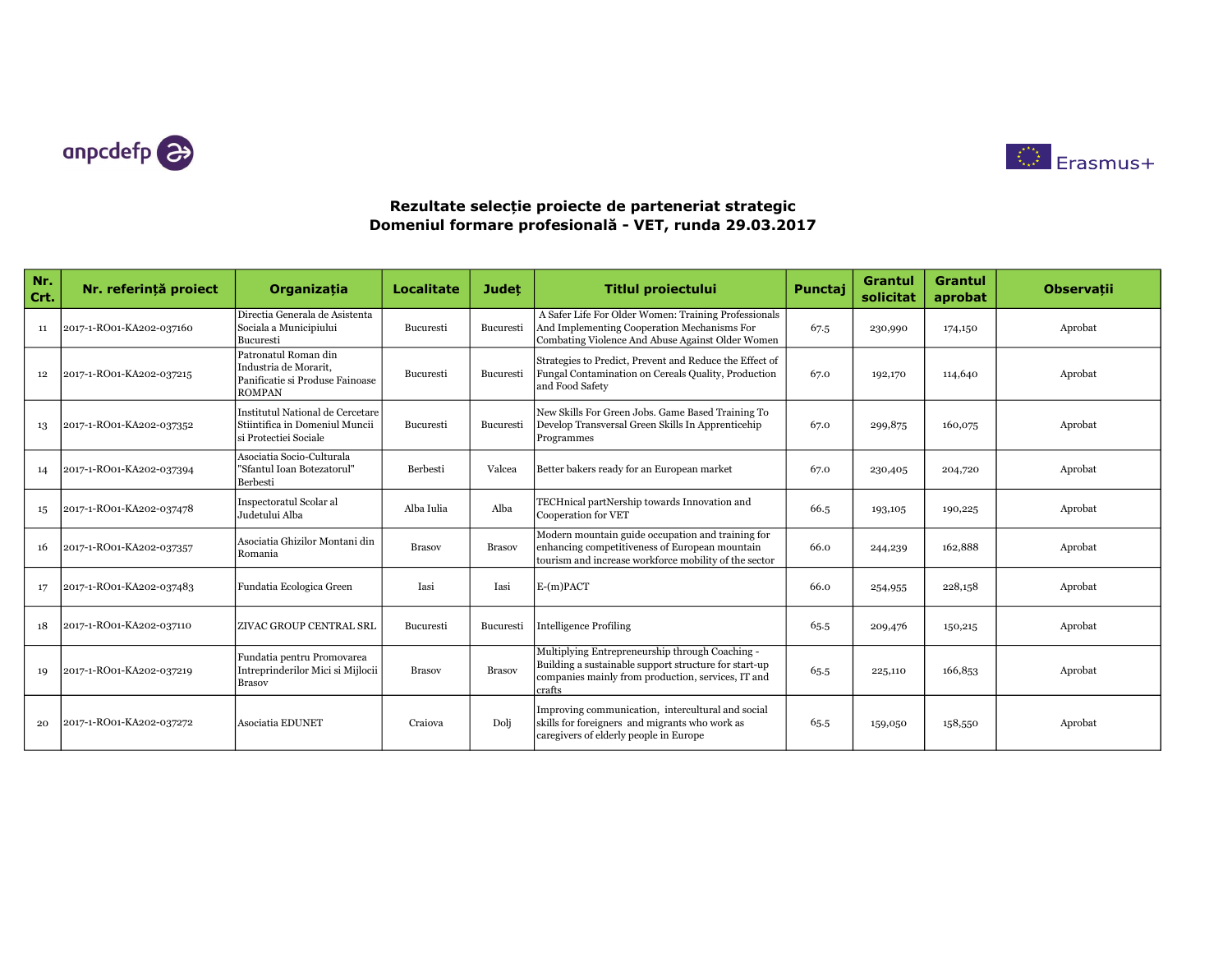



| Nr.<br>Crt.    | Nr. referintă proiect               | <b>Organizatia</b>                                                                                  | <b>Localitate</b>  | <b>Judet</b>  | <b>Titlul proiectului</b>                                                                                                   | Punctaj | <b>Grantul</b><br>solicitat | <b>Grantul</b><br>aprobat | <b>Observatii</b>                                                                               |  |  |  |  |
|----------------|-------------------------------------|-----------------------------------------------------------------------------------------------------|--------------------|---------------|-----------------------------------------------------------------------------------------------------------------------------|---------|-----------------------------|---------------------------|-------------------------------------------------------------------------------------------------|--|--|--|--|
|                | Proiecte aflate pe lista de rezervă |                                                                                                     |                    |               |                                                                                                                             |         |                             |                           |                                                                                                 |  |  |  |  |
| <sup>1</sup>   | 2017-1-RO01-KA202-037109            | Consiliul National al<br>Intreprinderilor Private Mici si<br>Mijlocii din Romania - filiala<br>Arad | Arad               | Arad          | MASTERS - Make ApprenticeShip aTtractive in<br>European SMEs                                                                | 65.0    | 237,710                     | 135,655                   | Rezerva                                                                                         |  |  |  |  |
| $\overline{2}$ | 2017-1-RO01-KA202-037422            | Asociatia Institutul pentru<br>Parteneriat Social Bucovina                                          | Suceava            | Suceava       | Certifying Personal Competencies of migrants and<br>ethnic minorities for an inclusive labor market                         | 64.5    | 317,340                     | 176,190                   | Rezerva                                                                                         |  |  |  |  |
| 3              | 2017-1-RO01-KA202-037346            | Ordinului Asistentilor Medicali<br>Generalisti. Moaselor si<br>Asistentilor Medicali din<br>Romania | Bucuresti          | Bucuresti     | ModerNET   Nurse Educational Tools                                                                                          | 64.0    | 309,120                     | 135,560                   | Rezerva                                                                                         |  |  |  |  |
|                | <b>Proiecte respinse</b>            |                                                                                                     |                    |               |                                                                                                                             |         |                             |                           |                                                                                                 |  |  |  |  |
| 1              | 2017-1-RO01-KA202-037363            | CASA CORPULUI DIDACTIC<br>"GEORGE TOFAN" SUCEAVA                                                    | Suceava            | Suceava       | Bridge the digital gap: mindframes, skills and tools for<br>schools                                                         | 65.5    | 232,062                     | $\mathbf{o}$              | Respins - proiectul nu a intrunit<br>minimum 50% din punctajul<br>fiecarui criteriu de evaluare |  |  |  |  |
| $\overline{2}$ | 2017-1-RO01-KA202-037140            | Camera de Comert si Industrie<br>la Judetului Mures                                                 | <b>Targu Mures</b> | Mures         | iNNOV - Strategies of innovation and creativity to<br>boost European businesses via efficient work-based<br>training models | 63.5    | 248,703                     | $\mathbf{o}$              | Respins - fonduri insuficiente                                                                  |  |  |  |  |
| 3              | 2017-1-RO01-KA202-037148            | Asociatia Centrul de Dezvoltare<br>Arad                                                             | Arad               | Arad          | Strategic Partnership for Soft Skills Building through<br>Gamification                                                      | 63.5    | 235,205                     | $\Omega$                  | Respins - fonduri insuficiente                                                                  |  |  |  |  |
| $\overline{4}$ | 2017-1-RO01-KA202-037218            | Asociatia pentru Participare<br>Cetateneasca                                                        | Fargaras           | <b>Brasov</b> | Development of innovative approach for social<br>inclusion and revival of rural areas through social<br>entrepreneurship    | 63.5    | 295,941                     | $\mathbf{o}$              | Respins - fonduri insuficiente                                                                  |  |  |  |  |
| $\overline{5}$ | 2017-1-RO01-KA202-037362            | Universitatea Ovidius din<br>Constanta                                                              | Constanta          | Constanta     | Social Economy in the European Rural Areas - A<br>Learning Partnership                                                      | 63.5    | 243,837                     | $\mathbf{o}$              | Respins - fonduri insuficiente                                                                  |  |  |  |  |
| 6              | 2017-1-RO01-KA202-037371            | Asociatia Producatorilor de<br>Mobila din Romania                                                   | Bucuresti          | Bucuresti     | FACET: Furniture sector Avant-garde Creativity and<br><b>Entrepreneurship Training</b>                                      | 63.5    | 370,726                     | $\mathbf{O}$              | Respins - fonduri insuficiente                                                                  |  |  |  |  |
| $\overline{7}$ | 2017-1-RO01-KA202-037390            | Colegiul Tehnic "General<br>Gheorghe Magheru"                                                       | Targu Jiu          | Gori          | Integrating technology in the teaching process of VET,<br>path towards building 21st century skills                         | 63.5    | 128,928                     | $\mathbf{o}$              | Respins - fonduri insuficiente                                                                  |  |  |  |  |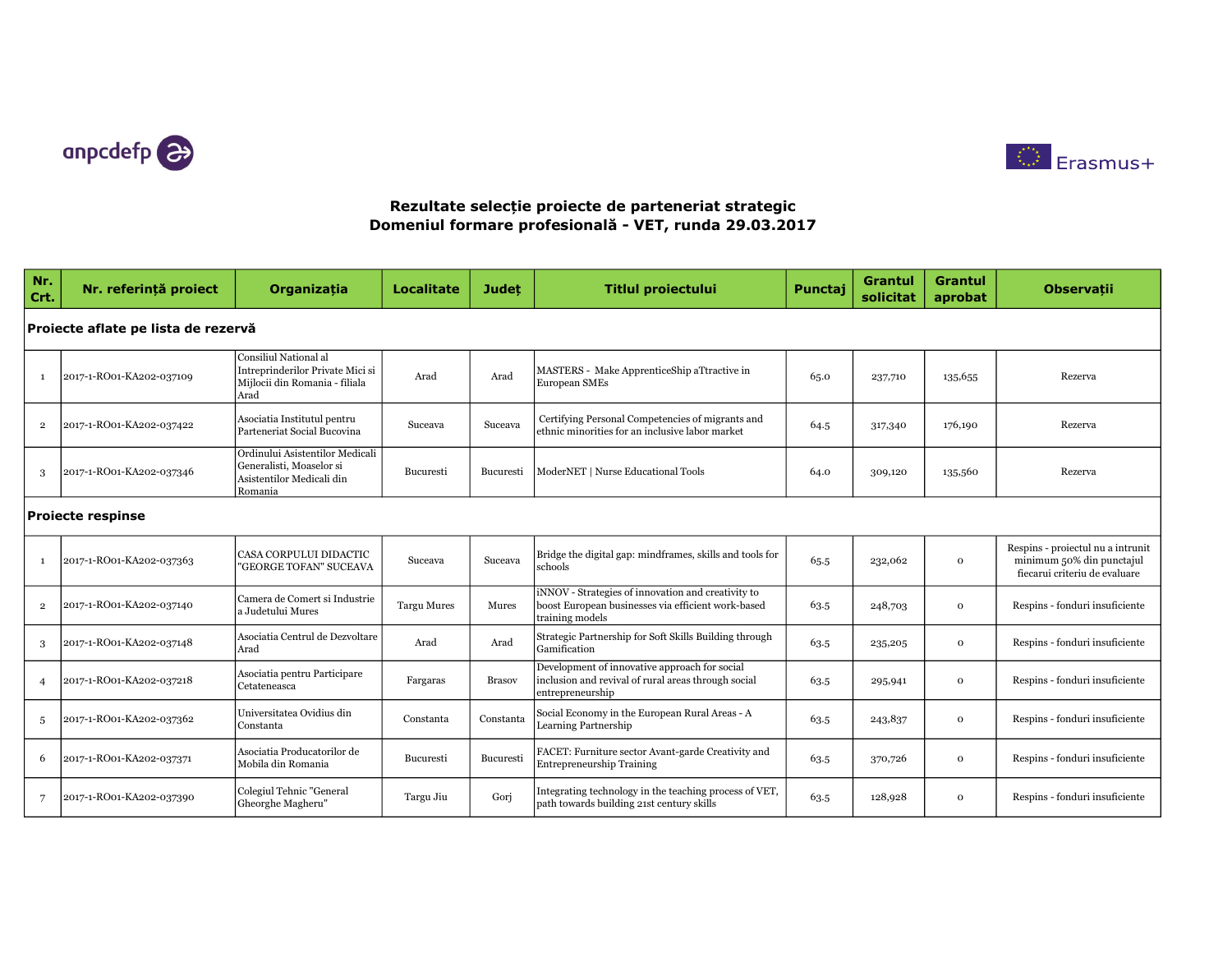



| Nr.<br>Crt. | Nr. referință proiect    | Organizația                                                                                 | <b>Localitate</b> | <b>Judet</b>     | <b>Titlul proiectului</b>                                                                         | Punctaj | <b>Grantul</b><br>solicitat | Grantul<br>aprobat | <b>Observații</b>              |
|-------------|--------------------------|---------------------------------------------------------------------------------------------|-------------------|------------------|---------------------------------------------------------------------------------------------------|---------|-----------------------------|--------------------|--------------------------------|
| 8           | 2017-1-RO01-KA202-037484 | Universitatea Maritima din<br>Constanta                                                     | Constanta         | Constanta        | SEAfarer Experiential Knowledge Based MENTORS                                                     | 63.5    | 262,312                     | $\mathbf 0$        | Respins - fonduri insuficiente |
| Q           | 2017-1-RO01-KA202-037485 | Asociatia pentru<br>Antreprenoriat din Romania                                              | Timisoara         | Timis            | SMART European SMEs Entrepreneurs using free &<br>open web based tools and techniques             | 63.5    | 203,753                     | $\Omega$           | Respins - fonduri insuficiente |
| 10          | 2017-1-RO01-KA202-037168 | Universitatea Dunarea de Jos<br>din Galati                                                  | Galati            | Galati           | Developing Sustainable Aquaponics Solutions                                                       | 63.0    | 298,360                     | $\mathbf{o}$       | Respins - fonduri insuficiente |
| 11          | 2017-1-RO01-KA202-037235 | Liceul Tehnologic Petricani                                                                 | satul Petricani   | Neamt            | Training on Entrepreneurial Skills for EU Start-ups                                               | 63.0    | 299,933                     | $\mathbf{o}$       | Respins - fonduri insuficiente |
| 12          | 2017-1-RO01-KA202-037252 | Asociatia de Sudura din<br>Romania                                                          | Timisoara         | Timis            | Advanced tools for training of next digital generation                                            | 63.0    | 281,740                     | $\mathbf{o}$       | Respins - fonduri insuficiente |
| 13          | 2017-1-RO01-KA202-037432 | Asociatia Blijdorp Romania                                                                  | Suceava           | Suceava          | Be trained To Be Educator for people with mental<br>health problems                               | 62.5    | 445,635                     | $\mathbf{o}$       | Respins - fonduri insuficiente |
| 14          | 2017-1-RO01-KA202-037389 | Universitatea Dunarea de Jos<br>din Galati                                                  | Galati            | Galati           | Designing Innovative Tools to Improve Competences<br>Quality of Supported Employment Specialists  | 62.0    | 261,265                     | $\mathbf{o}$       | Respins - fonduri insuficiente |
| 15          | 2017-1-RO01-KA202-037423 | Asociatia Global Help                                                                       | Craiova           | Dolj             | Strategic cooperation in the field of elderly care<br>vocational training                         | 61.5    | 246,247                     | $\mathbf{o}$       | Respins - fonduri insuficiente |
| 16          | 2017-1-RO01-KA202-037128 | <b>Institutul Postliceal PHOENIX</b><br>Asociatie                                           | Cluj-Napoca       | Clui             | Accessible built environment                                                                      | 61.0    | 178,738                     | $\mathbf{o}$       | Respins - fonduri insuficiente |
| 17          | 2017-1-RO01-KA202-037178 | Directia Generala de Asistenta<br>Sociala si Protectia Copilului<br>Harghita                | Miercurea Ciuc    | Harghita         | Developing Opportunities Towards an online conscious<br>COMmunity                                 | 60.5    | 367,881                     | $\mathbf 0$        | Respins - fonduri insuficiente |
| 18          | 2017-1-RO01-KA202-037224 | Asociatia Centrul de Dezvoltare<br>Arad                                                     | Arad              | Arad             | IN DIGIT2EU - Digital based tools aiming at the<br>development of skills for internationalisation | 60.5    | 369,830                     | $\mathbf{o}$       | Respins - fonduri insuficiente |
| 19          | 2017-1-RO01-KA202-037336 | Consiliul National al<br>Intreprinderilor Private Mici si<br>Mijlocii din Romania Asociatie | Bucuresti         | Bucuresti        | Innovative training in creative industries (fashion,<br>design and accessories)                   | 60.5    | 217,983                     | $\mathbf{o}$       | Respins - fonduri insuficiente |
| 20          | 2017-1-RO01-KA202-037433 | Directia Generala de Asistenta<br>Sociala si Protectia Copilului<br>Sector 1                | <b>Bucuresti</b>  | <b>Bucuresti</b> | Co-creation for social work development system                                                    | 60.5    | 220,699                     | $\mathbf{o}$       | Respins - fonduri insuficiente |
| 21          | 2017-1-RO01-KA202-037124 | Universitatea din Oradea                                                                    | Oradea            | Oradea           | Social Entrepreneurship in Rural Areas - Inspiring<br>Sustainable Human Development               | 60.0    | 341,580                     | $\mathbf{o}$       | Respins - fonduri insuficiente |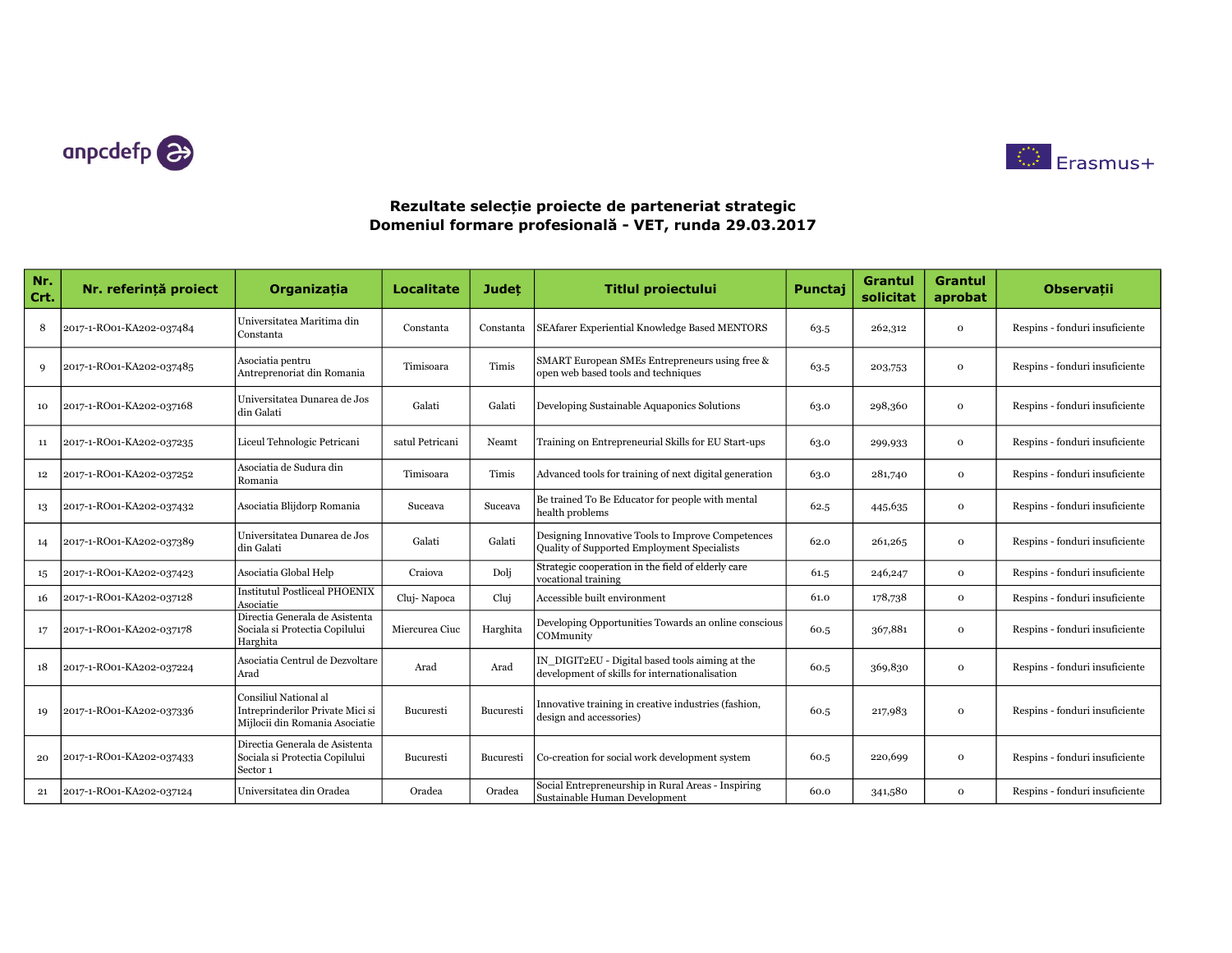



| Nr.<br>Crt. | Nr. referință proiect    | Organizatia                                                                                                            | <b>Localitate</b>             | <b>Judet</b>     | <b>Titlul proiectului</b>                                                                                                                                 | Punctaj | <b>Grantul</b><br>solicitat | Grantul<br>aprobat | <b>Observatii</b>              |
|-------------|--------------------------|------------------------------------------------------------------------------------------------------------------------|-------------------------------|------------------|-----------------------------------------------------------------------------------------------------------------------------------------------------------|---------|-----------------------------|--------------------|--------------------------------|
| 22          | 2017-1-RO01-KA202-037287 | Universitatea de Stiinte<br>Agricole si Medicina Veterinara<br>a Banatului Regele Mihai I al<br>Romaniei din Timisoara | Timisoara                     | Timis            | Farm Business Start-up: basic knowledge and tools                                                                                                         | 60.0    | 251,017                     | $\Omega$           | Respins - fonduri insuficiente |
| 23          | 2017-1-RO01-KA202-037298 | <b>Asociatia Smart Projects</b>                                                                                        | satul Varteju                 | <b>Ilfoy</b>     | MAnagement Skills Training for Entrepreneurship<br>Revolution                                                                                             | 60.0    | 345,970                     | $\mathbf{o}$       | Respins - fonduri insuficiente |
| 24          | 2017-1-RO01-KA202-037347 | Asociatia pentru Dezvoltare<br>Antreprenoriala, Pregatire<br>Profesionala si Transfer<br>Tehnologic (ADAPT)            | satul Valea Mare-<br>Podgoria | Arges            | Digitized Skills-Market Matching Applications and<br>Employability Up-Skilling and Orientation for the long-<br>term unemployed                           | 60.0    | 259,190                     | $\Omega$           | Respins - fonduri insuficiente |
| 25          | 2017-1-RO01-KA202-037407 | Institutul National de Cercetare<br>Dezvoltare Aerospatiala "Elie<br>Carafoli" - INCAS Bucuresti                       | <b>Bucuresti</b>              | <b>Bucuresti</b> | UAVs Operator's Training for parcel delivery                                                                                                              | 60.0    | 187,891                     | $\Omega$           | Respins - fonduri insuficiente |
| 26          | 2017-1-RO01-KA202-037348 | Institutul National de Cercetare<br>Dezvoltare pentru Textile si<br>Pielarie                                           | <b>Bucuresti</b>              | Bucuresti        | New methodology for an inclusive ad hoc training for<br>footwear industry specific workstations.                                                          | 55.0    | 299,948                     | $\Omega$           | Respins - punctaj insuficient  |
| 27          | 2017-1-RO01-KA202-037067 | Universitatea Tehnica<br>Gheorghe Aasachi din Iasi                                                                     | Iasi                          | Iasi             | Novel Occupational Profile & VET training of Internet<br>Social Media Organisers for people with disabilities<br>based on ECVET framework and EQF level 4 | 52.0    | 409,460                     | $\Omega$           | Respins - punctaj insuficient  |
| 28          | 2017-1-RO01-KA202-037075 | <b>Creator European Consultants</b><br>S.R.L                                                                           | Slatina                       | Olt              | ENDEAVOR: ENtrepreneurship through Digital social<br>and civic compEtences; A VOyage to Return into<br>benefit                                            | 52.0    | 281,722                     | $\mathbf{o}$       | Respins - punctaj insuficient  |
| 29          | 2017-1-RO01-KA202-037174 | Asociatia Everest                                                                                                      | Iasi                          | Iasi             | Mentoring and Professional Peer Coaching Skills for<br><b>VET Training</b>                                                                                | 51.0    | 434,755                     | $\mathbf{o}$       | Respins - punctaj insuficient  |
| 30          | 2017-1-RO01-KA202-037317 | Colegiul National Calistrat<br>Hogas                                                                                   | Piatra Neamt                  | Neamt            | Research, Innovate, Verify, Review!                                                                                                                       | 51.0    | 145,326                     | $\Omega$           | Respins - punctaj insuficient  |
| 31          | 2017-1-RO01-KA202-037476 | EU-ROM Training and<br>Consultancy SRL                                                                                 | <b>Bucuresti</b>              | Bucuresti        | Digital marketing Training for entrepreneurs                                                                                                              | 50.0    | 229,379                     | $\mathbf{o}$       | Respins - punctaj insuficient  |
| 32          | 2017-1-RO01-KA202-037421 | Institutul National de Cercetare<br>Dezvoltare in Sudura si<br>Incercari de Materiale<br>Timisoara                     | Timisoara                     | Timis            | Additive Manufacturing Harmonized Training Across<br>Europe                                                                                               | 49.5    | 216,180                     | $\Omega$           | Respins - punctaj insuficient  |
| 33          | 2017-1-RO01-KA202-037142 | Asociatia Oamenilor de Afaceri<br>Arges                                                                                | Pitesti                       | Arges            | Learning Together in Business                                                                                                                             | 49.0    | 176,438                     | $\mathbf{o}$       | Respins - punctaj insuficient  |
| 34          | 2017-1-RO01-KA202-037243 | Universitatea de Vest din<br>Timisoara                                                                                 | Timisoara                     | Timis            | Education for Zero Waste and Circular Economy                                                                                                             | 49.0    | 205,110                     | $\mathbf{o}$       | Respins - punctaj insuficient  |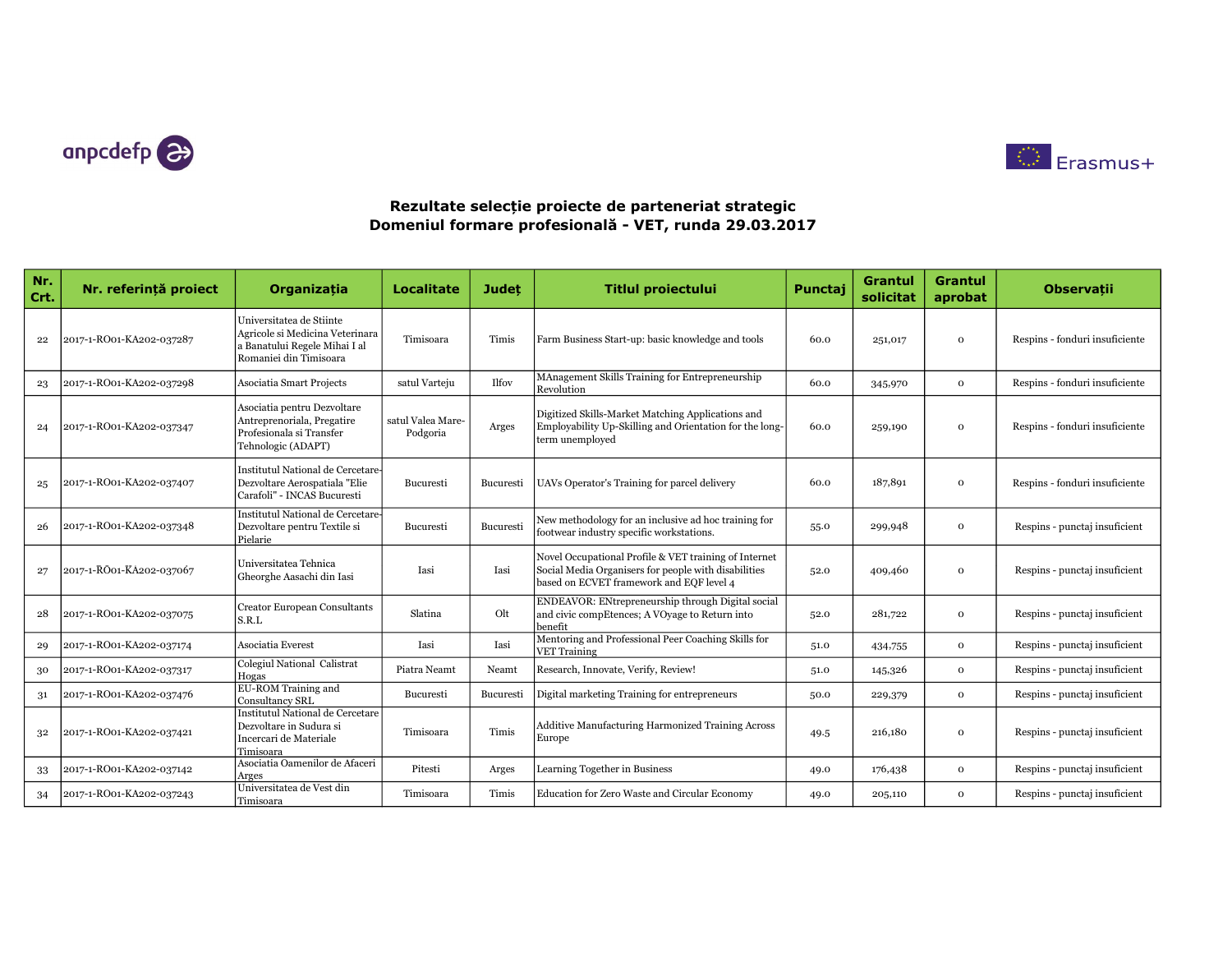



| Nr.<br>Crt. | Nr. referință proiect    | Organizația                                                                          | Localitate                   | Judet         | <b>Titlul proiectului</b>                                                                                                                                                                                                                                            | Punctai | <b>Grantul</b><br>solicitat | <b>Grantul</b><br>aprobat | <b>Observații</b>             |
|-------------|--------------------------|--------------------------------------------------------------------------------------|------------------------------|---------------|----------------------------------------------------------------------------------------------------------------------------------------------------------------------------------------------------------------------------------------------------------------------|---------|-----------------------------|---------------------------|-------------------------------|
| 35          | 2017-1-RO01-KA202-037158 | Asociatia Direct                                                                     | Bucuresti                    | Bucuresti     | 'Handcraft your life – Ceramic making as Art-therapy"                                                                                                                                                                                                                | 48.0    | 59,175                      | $\mathbf{o}$              | Respins - punctaj insuficient |
| 36          | 2017-1-RO01-KA202-037094 | Universitatea Politehnica din<br>Bucuresti                                           | Bucuresti                    | Bucuresti     | Manufacturing Installation with Collaborative Robots<br>Safety Systems for teachers of technical high schools                                                                                                                                                        | 47.5    | 310,250                     | $\mathbf{o}$              | Respins - punctaj insuficient |
| 37          | 2017-1-RO01-KA202-037170 | Universitatea Politehnica din<br>Bucuresti                                           | Bucuresti                    | Bucuresti     | Inter-institutional support for training in welding for<br>special constructions                                                                                                                                                                                     | 47.5    | 236,605                     | $\Omega$                  | Respins - punctaj insuficient |
| 38          | 2017-1-RO01-KA202-037208 | Liceul Tehnologic de<br>Electronica si Automatizari<br>"Caius Iacob" Arad            | Arad                         | Arad          | European Connections for a Quality Technical Training                                                                                                                                                                                                                | 45.5    | 146,685                     | $\mathbf{o}$              | Respins - punctaj insuficient |
| 39          | 2017-1-RO01-KA202-037175 | Colegiul Ecologic "Prof. Univ.<br>Dr. Alexandru Ionescu'                             | Pitesti                      | Arges         | Increasing access for nurses on the European labour<br>market                                                                                                                                                                                                        | 45.0    | 47,400                      | $\Omega$                  | Respins - punctaj insuficient |
| 40          | 2017-1-RO01-KA202-037479 | <b>SC IPA SA</b>                                                                     | Bucuresti                    | Bucuresti     | Disvantaged, UNnemployed, Poor People, Disable<br>People With Mobility Impairments Inclusion In The<br>Labour Market, By: The Work Based Vet In Digital;<br>Economy, Teleworking & Associated<br>Entrepreneurships; Brilliant VET & eVET Support;<br>Social Guidance | 43.5    | 299,967                     | $\Omega$                  | Respins - punctaj insuficient |
| 41          | 2017-1-RO01-KA202-037077 | Sindicatul Liber al Lucratorilor<br>din Invatamant si Cercetare<br>Stiintifica Neamt | Piatra Neamt                 | Neamt         | Center for non-formal education using creative<br>recycling                                                                                                                                                                                                          | 42.5    | 74,185                      | $\mathbf{o}$              | Respins - punctaj insuficient |
| 42          | 2017-1-RO01-KA202-037281 | Colegiul Tehnic Transilvania<br>Brasov                                               | <b>Brasov</b>                | <b>Brasov</b> | SVEETS Strengthening Vocational Ethical Education<br>and Training in Services                                                                                                                                                                                        | 42.5    | 150,975                     | $\Omega$                  | Respins - punctaj insuficient |
| 43          | 2017-1-RO01-KA202-037434 | Inspectoratul Scolar Judetean<br>Timis                                               | Timisoara                    | Timis         | Together For Succes In VET Initiatives                                                                                                                                                                                                                               | 42.5    | 245,025                     | $\mathbf{o}$              | Respins - punctaj insuficient |
| 44          | 2017-1-RO01-KA202-037074 | CPIP-Comunitatea Pentru<br>Invatarea Permanenta                                      | Timisoara                    | Timis         | INNOvative intervention model for sustainable<br>WILDlife                                                                                                                                                                                                            | 41.5    | 264,200                     | $\mathbf{o}$              | Respins - punctaj insuficient |
| 45          | 2017-1-RO01-KA202-037167 | Institutul National de Cercetare-<br>Dezvoltare pentru Textile si<br>Pielarie        | Bucuresti                    | Bucuresti     | Incorporate Diverse Talent in Textile and Clothing                                                                                                                                                                                                                   | 41.5    | 283,502                     | $\Omega$                  | Respins - punctaj insuficient |
| 46          | 2017-1-RO01-KA202-037225 | <b>ADAF-Association for Women</b><br><b>Entrepreneurship Development</b>             | <b>Bucuresti</b>             | Bucuresti     | Fostering entrepreneurial creativity for cultural artistic<br>tourism                                                                                                                                                                                                | 41.0    | 242,264                     | $\mathbf{o}$              | Respins - punctaj insuficient |
| 47          | 2017-1-RO01-KA202-037227 | <b>SC HR SPECIALISTS SRL</b>                                                         | Voluntari                    | Ilfov         | Animator of Professional Development                                                                                                                                                                                                                                 | 40.0    | 175,440                     | $\Omega$                  | Respins - punctaj insuficient |
| 48          | 2017-1-RO01-KA202-037244 | Elite Events&Consulting                                                              | Sat Geamana,<br>Comuna Bradu | Arges         | Rural development through entrepreneurial digital<br>training                                                                                                                                                                                                        | 40.0    | 201,198                     | $\mathbf{o}$              | Respins - punctaj insuficient |